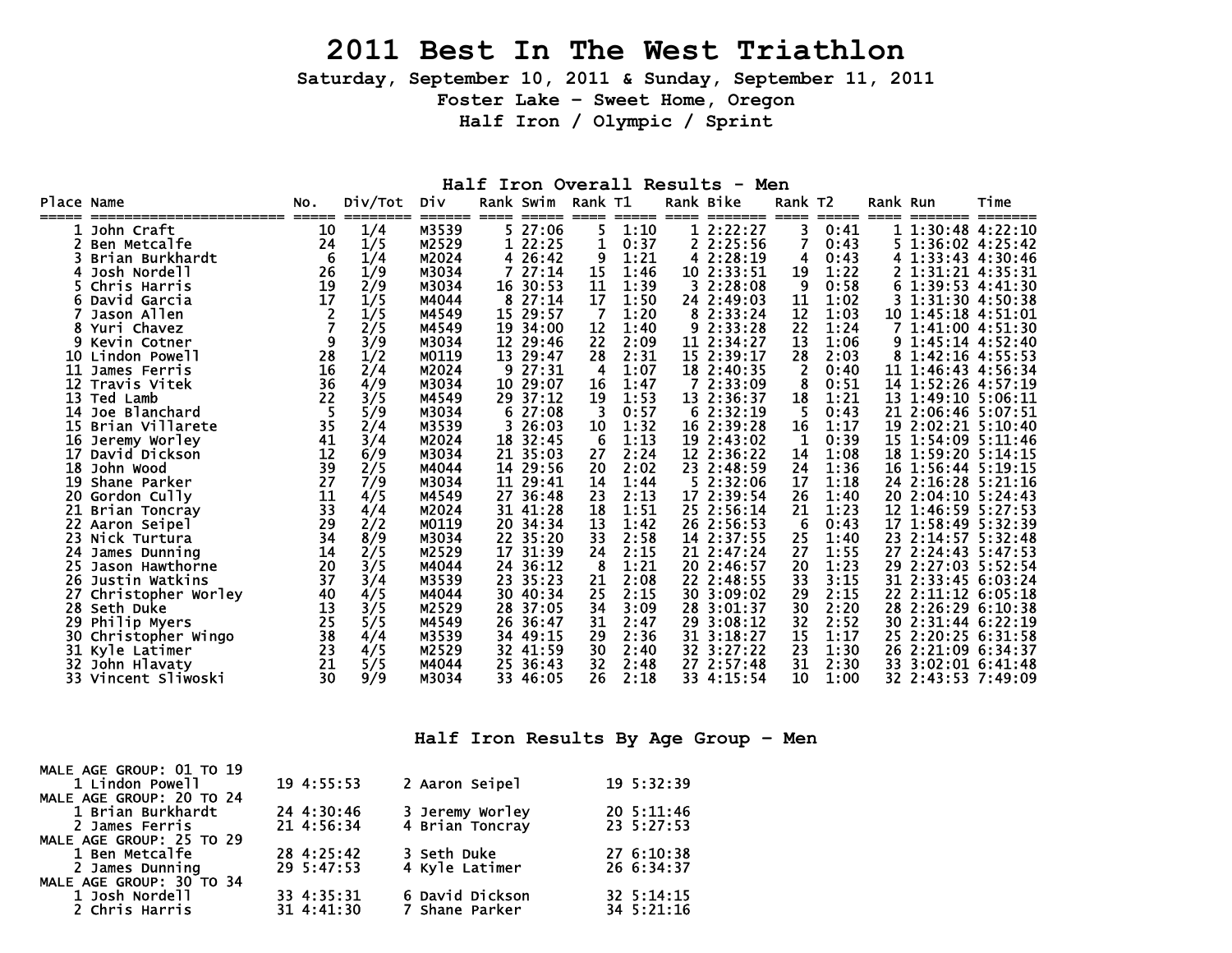| 3 Kevin Cotner           | $32 \, 4:52:40$ | 8 Nick Turtura       | 33 5:32:48 |
|--------------------------|-----------------|----------------------|------------|
| 4 Travis Vitek           | 34 4:57:19      | 9 Vincent Sliwoski   | 33 7:49:09 |
| 5 Joe Blanchard          | 30 5:07:51      |                      |            |
| MALE AGE GROUP: 35 TO 39 |                 |                      |            |
| 1 John Craft             | 38 4:22:10      | 3 Justin Watkins     | 36 6:03:24 |
| 2 Brian Villarete        | 37 5:10:40      | 4 Christopher Wingo  | 36 6:31:58 |
| MALE AGE GROUP: 40 TO 44 |                 |                      |            |
| 1 David Garcia           | 40 4:50:38      | 4 Christopher Worley | 42 6:05:18 |
| 2 John Wood              | 43 5:19:15      | 5 John Hlavaty       | 41 6:41:48 |
| 3 Jason Hawthorne        | 41 5:52:54      |                      |            |
| MALE AGE GROUP: 45 TO 49 |                 |                      |            |
| 1 Jason Allen            | 46 4:51:01      | 4 Gordon Cully       | 47 5:24:43 |
| 2 Yuri Chavez            | 47 4:51:30      | 5 Philip Myers       | 49 6:22:19 |
| 3 Ted Lamb               | 47 5:06:11      |                      |            |

### **Half Iron Overall Results – Women**

| Place Name |                      | No. | Div/Tot Div |       | Rank Swim  | Rank T1 |                | Rank Bike                     | Rank T <sub>2</sub> |                | Rank Run |                         | Time              |
|------------|----------------------|-----|-------------|-------|------------|---------|----------------|-------------------------------|---------------------|----------------|----------|-------------------------|-------------------|
|            |                      |     |             |       |            |         |                |                               |                     |                |          |                         |                   |
|            | 1 Mariko Yokote      | 42  | 1/1         | F3034 | 331:58     |         | 4 1:59         | $4 \cdot 3:03:53$             | 4                   | 1:44           |          | $11:30:42 \t 5:10:13$   |                   |
|            | 2 Pam Fairchild      | 15  |             | F4549 | $5\,32:20$ |         | 1:47           | 2.2:52:07                     | 3 I                 | 1:28           |          |                         | 3 1:48:47 5:16:26 |
|            | 3 Stephanie Snyder   | 32  | 1/2         | F4044 | 6 36:32    |         | $1 \quad 1:25$ | $5 \, 3:07:01$                |                     | $2 \quad 1:14$ |          | $2 \t1:30:49 \t5:16:59$ |                   |
|            | 4 Angela Smith       | 31  |             | F3539 | 4 32:08    |         | $2 \quad 1:42$ | 12:38:15                      |                     | 1:12           |          |                         | 5 2:08:21 5:21:36 |
|            | 5 Kathryn Taylor     | 269 | 1/2         | F2529 | 127:07     |         | 62:37          | $3 \cdot 3 \cdot 02 \cdot 18$ |                     | 1:46           |          |                         | 62:11:045:44:50   |
|            | 6 Melanie Haliburton | 18  | 2/2         | F4044 | 2 29:33    |         | $5 \quad 2:33$ | 7 3:27:23                     |                     | 3:58           |          | 4 1:57:11 6:00:37       |                   |
|            | Heather Clark        |     |             | F2529 | 8 39:32    |         | 4:19           | 63:22:17                      |                     | 1:57           |          |                         | 7 2:37:03 6:45:06 |

**Half Iron Results By Age Group – Women** 

| FEMALE AGE GROUP: 25 TO 29 |            |                      |            |
|----------------------------|------------|----------------------|------------|
| 1 Kathryn Taylor           | 29 5:44:50 | 2 Heather Clark      | 28 6:45:06 |
| FEMALE AGE GROUP: 30 TO 34 |            |                      |            |
| 1 Mariko Yokote            | 34 5:10:13 |                      |            |
| FEMALE AGE GROUP: 35 TO 39 |            |                      |            |
| 1 Angela Smith             | 39 5:21:36 |                      |            |
| FEMALE AGE GROUP: 40 TO 44 |            |                      |            |
| 1 Stephanie Snyder         | 42 5:16:59 | 2 Melanie Haliburton | 42 6:00:37 |
| FEMALE AGE GROUP: 45 TO 49 |            |                      |            |
| 1 Pam Fairchild            | 46 5:16:26 |                      |            |

#### **Olympic Overall Results – Men**

| Place Name |                   | NO. | Div/Tot | Div   | Rank Swim | Rank T1 |            | Rank Bike      | Rank T2 |      | Rank Run | Time          |
|------------|-------------------|-----|---------|-------|-----------|---------|------------|----------------|---------|------|----------|---------------|
|            | Daniel Hough      | 242 | 1/4     | M3034 | 22:55     | 4       | 1:08       | 1.1:04:27      | 11      | 0:45 |          | 37:52 2:07:06 |
|            | Joseph Keegan     | 245 | 1/7     | M2024 | 7 26:20   |         | 1:02       | 31:09:49       |         | 0:40 |          | 39:04 2:16:53 |
|            | 3 Eric Helser     | 237 | 1/4     | M5054 | 13 28:00  | 13      | 1:37       | $2 \t1:07:54$  | 6       | 0:39 |          | 39:22 2:17:31 |
|            | 4 Rick Collins    | 231 | 2/4     | M5054 | 10 27:08  |         | 1:16       | 4 1:09:58      | 13      | 0:51 |          | 44:15 2:23:26 |
|            | 5 Sean Nixon      | 261 | 1/8     | M4044 | 12 27:35  | 20      | 1:53       | 61:14:35       | 26      | 1:14 | 4        | 40:27 2:25:42 |
|            | Nathan White      | 280 | 1/8     | M3539 | 1 21:28   |         | $1\!:\!11$ | 13 1:16:56     |         | 0:40 | 17       | 49:54 2:30:08 |
|            | Lars Gjovik       | 236 | 2/7     | M2024 | 927:04    | 26      | 2:14       | 11 1:16:33     | 25      | 1:13 |          | 43:51 2:30:52 |
|            | Mark Bidwell      | 224 | 3/4     | M5054 | 11 27:29  |         | 1:13       | $10 \t1:16:25$ | 28      | 1:16 | 10       | 46:33 2:32:54 |
|            | 9 T-Rov Brown     | 228 | 1/2     | M0119 | 30 36:10  | 23      | 2:01       | 91:15:46       |         | 0:21 |          | 41:51 2:36:06 |
| 10         | Matthew White     | 273 | 2/4     | M3034 | 16 29:14  |         | 1:01       | 20 1:18:41     |         | 0:41 | 12       | 47:25 2:37:01 |
|            | 11 Tate Metcalf   | 258 | 2/8     | M4044 | 25 33:33  | 31      | 2:26       | 15 1:17:46     | 15      | 0:58 | 6        | 42:32 2:37:12 |
|            | 12 Philip Nelson  | 260 | 3/7     | M2024 | 21 31:27  | 6       | 1:12       | 22 1:20:02     |         | 0:38 | 9        | 45:45 2:39:03 |
| 13         | Dan Johnson       | 279 | 3/8     | M4044 | 23 32:24  | 11      | 1:27       | $5 \t1:13:54$  | 16      | 0:59 | 19       | 51:19 2:40:02 |
|            | 14 Jim Holdermann | 241 | 4/8     | M4044 | 14 28:19  | 21      | 1:56       | 18 1:18:10     | 32      | 1:22 | 20       | 51:29 2:41:14 |
|            | 15 Peter McMillan | 257 | 4/7     | M2024 | 31 36:26  | 9       | 1:17       | 71:15:34       | 4       | 0:37 | 13       | 47:52 2:41:43 |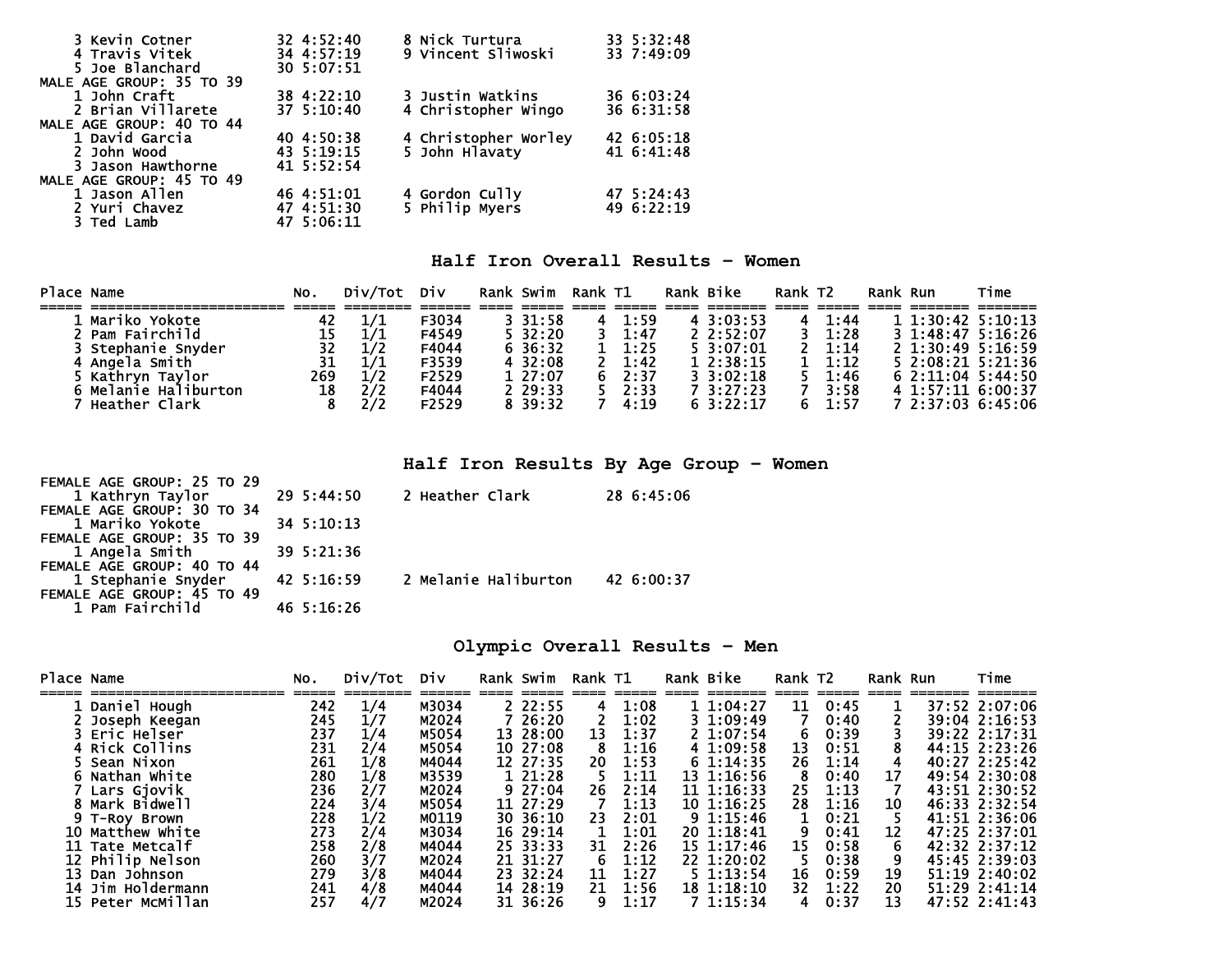|    | 16 Matthew Saylor       | 265        | 2/2 | M0119 | 22 32:16   | 12<br>1:34 | 14 1:17:16 | 22           | 1:11 | 18 | 50:34 2:42:48      |
|----|-------------------------|------------|-----|-------|------------|------------|------------|--------------|------|----|--------------------|
| 17 | Brian Buch              | 229        | 2/8 | M3539 | 525:46     | 37<br>3:38 | 19 1:18:26 | 33           | 1:35 | 28 | 53:48 2:43:11      |
|    | 18 Matt Henderson       | 238        | 1/3 | M6099 | 626:15     | 22<br>1:58 | 32 1:24:25 | 34           | 1:38 | 16 | 49:51 2:44:04      |
|    | 19 David Jacobson-Fried | 243<br>255 | 5/7 | M2024 | 19 30:50   | 35<br>2:44 | 12 1:16:47 | 31           | 1:21 | 23 | 52:46 2:44:27      |
|    | 20 Gary Mannino         |            | 5/8 | M4044 | 20 31:26   | 16<br>1:47 | 23 1:20:46 | 27           | 1:14 | 15 | 49:20 2:44:31      |
|    | 21 David Keeling        | 246        | 4/4 | M5054 | 17 29:37   | 1:07       | 28 1:22:01 | 21           | 1:10 | 24 | 52:49 2:46:42      |
|    | 22 Jason Gallic         | 234        | 3/8 | M3539 | 4 25:27    | 2:22<br>30 | 21 1:19:41 | 24           | 1:12 | 32 | 58:17 2:46:57      |
|    | 23 Joe Van Veldhuizen   | 270        | 6/8 | M4044 | 15 29:03   | 25<br>2:06 | 17 1:18:02 | 17           | 1:02 | 30 | 56:54 2:47:05      |
|    | 24 Roger Lewis          | 254        | 7/8 | M4044 | 26 34:17   | 28<br>2:20 | 8 1:15:35  | 38           | 2:16 | 26 | 53:28 2:47:53      |
|    | 25 Ross Kennedy         | 247        | 4/8 | M3539 | 18 29:42   | 33<br>2:40 | 26 1:21:31 | 30           | 1:18 | 27 | 53:29 2:48:38      |
|    | 26 Brett Zimmerman      | 275        | 6/7 | M2024 | 32 36:36   | 10<br>1:21 | 29 1:22:34 | 18           | 1:02 | 11 | 47:10 2:48:43      |
| 27 | Dan Larson              | 251        | 5/8 | M3539 | 28 35:38   | 15<br>1:39 | 16 1:17:50 | 29           | 1:17 | 22 | 52:37 2:48:59      |
|    | 28 Kirk Rose            | 281        | 2/3 | M6099 | 27:02<br>8 | 24<br>2:05 | 24 1:21:04 | 14           | 0:54 | 34 | 59:27 2:50:30      |
|    | 29 Ken Bronson          | 227        | 1/1 | M5559 | 36 38:34   | 27<br>2:18 | 27 1:21:57 | 19           | 1:06 | 25 | 53:10 2:57:04      |
|    | 30 Tim Porter           | 263        | 3/4 | M3034 | 33 36:41   | 17<br>1:47 | 33 1:24:42 | 12           | 0:46 | 31 | 57:43 3:01:38      |
|    | 31 John Beazle          | 223        | 6/8 | M3539 | 325:11     | 36<br>3:28 | 30 1:23:21 | 36           | 1:54 | 38 | 1:09:20 3:03:12    |
|    | 32 Richard Faulhaber    | 232        | 7/8 | M3539 | 34 36:44   | 34<br>2:41 | 31 1:23:40 | 35           | 1:51 | 33 | 58:49 3:03:44      |
|    | 33 Drew Koehnke         | 250        | 1/1 | M2529 | 24 32:53   | 2:22<br>29 | 35 1:31:13 | 23           | 1:11 | 29 | 56:09 3:03:46      |
|    | 34 William Anderson     | 220        | 4/4 | M3034 | 27 35:01   | 14<br>1:37 | 34 1:25:14 | 20           | 1:07 |    | 35 1:03:06 3:06:03 |
|    | 35 John Safstrom        | 264        | 3/3 | M6099 | 29 35:56   | 19<br>1:49 | 25 1:21:11 | 37           | 1:59 |    | 36 1:06:52 3:07:45 |
|    | 36 Daniel Bachhuber     | 221        | 7/7 | M2024 | 35 37:32   | 32<br>2:30 | 38 1:44:08 | $\mathbf{2}$ | 0:33 | 14 | 48:30 3:13:12      |
| 37 | Brian Andre             | 278        | 8/8 | M4044 | 38 46:04   | 38<br>6:14 | 36 1:33:50 | 3            | 0:34 | 21 | 52:20 3:19:00      |
|    | 38 David Porter         | 262        | 8/8 | M3539 | 37 40:39   | 18<br>1:48 | 37 1:37:04 | 10           | 0:44 |    | 37 1:08:30 3:28:43 |
|    |                         |            |     |       |            |            |            |              |      |    |                    |

**Olympic Results By Age Group – Men** 

| MALE AGE GROUP: 01 TO 19 |                |                                |              |
|--------------------------|----------------|--------------------------------|--------------|
| 1 T-Roy Brown            | 18 2:36:06     | 2 Matthew Saylor               | 192:12:48    |
| MALE AGE GROUP: 20 TO 24 |                |                                |              |
| 1 Joseph Keegan          | $22 \t2:16:53$ | 5 David Jacobson-Fried         | 24 2:44:27   |
| 2 Lars Gjovik            | $21$ $2:30:52$ | 6 Brett Zimmerman              | 24 2:48:43   |
| 3 Philip Nelson          | 21 2:39:03     | 7 Daniel Bachhuber             | $24$ 3:13:12 |
| 4 Peter McMillan         | $20 \t2:41:43$ |                                |              |
| MALE AGE GROUP: 25 TO 29 |                |                                |              |
| 1 Drew Koehnke           | 29 3:03:46     |                                |              |
| MALE AGE GROUP: 30 TO 34 |                |                                |              |
| 1 Daniel Hough           | 30 2:07:06     | 3 Tim Porter                   | 31 3:01:38   |
| 2 Matthew White          | 31 2:37:01     | 4 William Anderson             | 31 3:06:03   |
| MALE AGE GROUP: 35 TO 39 |                |                                |              |
| 1 Nathan White           | 38 2:30:08     | 5 Dan Larson                   | 38 2:48:59   |
| 2 Brian Buch             | 39 2:43:11     | 6 John Beazle                  | 38 3:03:12   |
| 3 Jason Gallic           | 35 2:46:57     | 7 Richard Faulhaber            | 35 3:03:44   |
| 4 Ross Kennedy           | 37 2:48:38     | 8 David Porter                 | 37 3:28:43   |
| MALE AGE GROUP: 40 TO 44 |                |                                |              |
| 1 Sean Nixon             | 40 2:25:42     | 5 Gary Mannino                 | 40 2:44:31   |
| 2 Tate Metcalf           | 43 2:37:12     | 6 Joe Van Veldhuizen           | 41 2:47:05   |
| 3 Dan Johnson            | 42 2:40:02     | 7 Roger Lewis<br>8 Brian Andre | 40 2:47:53   |
| 4 Jim Holdermann         | 41 2:41:14     |                                | 44 3:19:00   |
| MALE AGE GROUP: 50 TO 54 |                |                                |              |
| 1 Eric Helser            | 51 2:17:31     | 3 Mark Bidwell                 | 51 2:32:54   |
| 2 Rick Collins           | 51 2:23:26     | 4 David Keeling                | 50 2:46:42   |
| MALE AGE GROUP: 55 TO 59 |                |                                |              |
| 1 Ken Bronson            | 56 2:57:04     |                                |              |
| MALE AGE GROUP: 60 TO 99 |                |                                |              |
| 1 Matt Henderson         | 62 2:44:04     | 3 John Safstrom                | 62 3:07:45   |
| 2 Kirk Rose              | 64 2:50:30     |                                |              |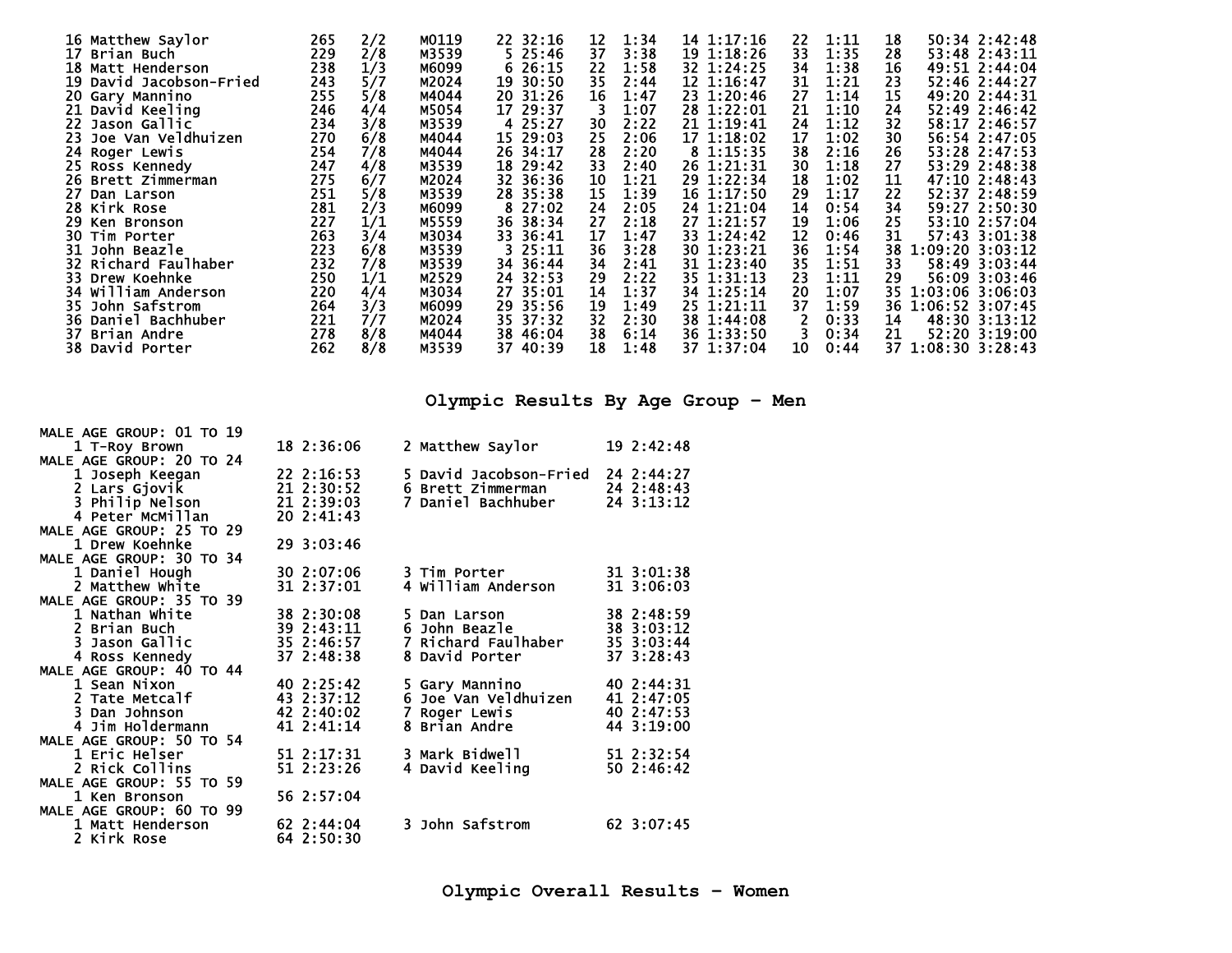| Place Name |                    | No. | Div/Tot | Div   | Rank Swim  | Rank T1 |      | Rank Bike     | Rank T2 |      | Rank Run |                 | Time               |
|------------|--------------------|-----|---------|-------|------------|---------|------|---------------|---------|------|----------|-----------------|--------------------|
|            |                    |     |         |       |            |         |      |               |         |      |          |                 |                    |
|            | Angie Smith        | 266 | 1/4     | F3539 | 1, 23:20   |         | 0:51 | $2\;1:10:07$  |         | 0:41 |          |                 | 43:46 2:18:43      |
|            | Ashley Keegan      | 244 | 1/2     | F2529 | 4 25:45    | 4       | 1:00 | 11:10:01      |         | 0:38 |          |                 | 42:29 2:19:51      |
|            | 3 Melissa Welker   | 271 | 2/2     | F2529 | $2\,25:15$ |         | 0:54 | $3 \t1:10:27$ |         | 0:46 | 4        |                 | 45:55 2:23:14      |
|            | 4 Michelle Mills   | 259 | 2/4     | F3539 | 325:44     |         | 0:51 | $5 \t1:13:57$ |         | 0:52 |          |                 | 42:38 2:24:00      |
|            | 5 Courtney Leonard | 253 | 3/4     | F3539 | 5 25:54    |         | 1:19 | 61:16:51      |         | 1:02 |          |                 | 46:56 2:32:00      |
|            | 6 Lauren Binder    | 225 | 1/1     | F6099 | 627:15     |         | 2:15 | 41:12:43      |         | 1:00 |          |                 | 50:13 2:33:24      |
|            | Alexann westlake   | 272 | 1/1     | F2024 | 8 30:14    |         | 2:49 | 8 1:20:35     |         | 0:59 |          |                 | 51:29 2:46:05      |
|            | Pat Ketcham        | 248 | 1/1     | F5054 | 7 29:53    |         | 2:11 | 1:19:45       |         | 1:21 |          |                 | 55:02 2:48:09      |
|            | Jenna Borberg      | 226 | 4/4     | F3539 | $9\,30:18$ |         | 2:34 | 10 1:27:55    |         | 1:10 |          |                 | 52:42 2:54:36      |
| 10-        | Lesa Hill          | 239 | 1/1     | F4044 | 10 35:09   | 10      | 3:08 | 9 1:27:51     | 10      | 2:05 | 10       |                 | 56:21 3:04:32      |
| 11         | Jamien Leckev      | 252 | 1/1     | F3034 | 11 35:11   | 11      | 3:18 | 12 1:46:43    | 12      | 2:39 | 12       | 1:01:31 3:29:20 |                    |
|            | 12 Marla McKee     | 256 | 1/1     | F5559 | 12 52:10   | 12      | 4:04 | 11 1:43:58    | 11      | 2:36 |          |                 | 11 1:01:03 3:43:49 |

**Olympic Results By Age Group - Women** 

| FEMALE AGE GROUP: 20 TO 24                    |            |                    |            |  |
|-----------------------------------------------|------------|--------------------|------------|--|
| 1 Alexann Westlake                            | 23 2:46:05 |                    |            |  |
| FEMALE AGE GROUP: 25 TO 29                    |            |                    |            |  |
| 1 Ashley Keegan                               | 26 2:19:51 | 2 Melissa Welker   | 26 2:23:14 |  |
| FEMALE AGE GROUP: 30 TO 34                    | 34 3:29:20 |                    |            |  |
| 1 Jamien Leckey<br>FEMALE AGE GROUP: 35 TO 39 |            |                    |            |  |
| 1 Angie Smith                                 | 38 2:18:43 | 3 Courtney Leonard | 36 2:32:00 |  |
| 2 Michelle Mills                              | 39 2:24:00 | 4 Jenna Borberg    | 35 2:54:36 |  |
| FEMALE AGE GROUP: 40 TO 44                    |            |                    |            |  |
| 1 Lesa Hill                                   | 40 3:04:32 |                    |            |  |
| FEMALE AGE GROUP: 45 TO 49                    |            |                    |            |  |
| FEMALE AGE GROUP: 50 TO 54                    |            |                    |            |  |
| 1 Pat Ketcham                                 | 53 2:48:09 |                    |            |  |
| FEMALE AGE GROUP: 55 TO 59                    |            |                    |            |  |
| 1 Marla McKee                                 | 57 3:43:49 |                    |            |  |
| FEMALE AGE GROUP: 60 TO 99                    |            |                    |            |  |
| 1 Lauren Binder                               | 64 2:33:24 |                    |            |  |

**Olympic Relay Results** 

| Place Team Name No. Tdi/Tot Tdi Rank Swim Rank T1 |       |  |         |      |      | Rank Bike |           | Rank T <sub>2</sub> |        | Rank Run | τime                          |
|---------------------------------------------------|-------|--|---------|------|------|-----------|-----------|---------------------|--------|----------|-------------------------------|
|                                                   |       |  |         | ==== |      |           | =======   |                     |        |          |                               |
| 1 PUPPY POWER 230                                 | - 1/1 |  | 1 33:16 |      | 0:47 |           | 1 1:48:32 |                     | 1 0:30 |          | $1 \quad 52:30 \quad 3:15:33$ |

|  |  | Sprint Overall Results - Men |  |
|--|--|------------------------------|--|
|--|--|------------------------------|--|

| Place Name |                      | No. | Div/Tot | Div   |    | Rank Swim | Rank T1 |      |    | Rank Bike | Rank T2 |      | Rank Run | Time              |
|------------|----------------------|-----|---------|-------|----|-----------|---------|------|----|-----------|---------|------|----------|-------------------|
|            |                      |     |         |       |    |           |         |      |    |           |         |      |          |                   |
|            | John Howe            | 144 | 1/11    | M3539 |    | 8:39      |         | 0:51 |    | 34:22     |         | 0:37 |          | 19:19 1:03:47     |
|            | Jeff Boyd            | 109 | 2/11    | M3539 | 6. | 9:37      | 13      | 1:27 |    | 34:19     | 11      | 0:45 |          | 20:38 1:06:45     |
|            | Jess Hickerson       | 139 |         | M5559 |    | 8:25      |         | 1:17 |    | 35:40     | 18      | 0:53 |          | 21:36 1:07:48     |
|            | 4 Jeff Hamlin        | 274 |         | M4549 |    | 7 10:07   |         | 0:42 |    | 32:53     |         | 0:35 | 14       | 23:45 1:08:00     |
|            | Alfredo Velez,       | 192 | 3/11    | M3539 |    | 14 11:30  |         | 1:18 |    | 35:01     | 16      | 0:52 |          | $20:33 \t1:09:12$ |
|            | 6 Reid Weaver        | 195 | 1/12    | M2529 |    | 21 12:16  | 4       | 1:00 |    | 34:27     |         | 0:31 |          | 21:34 1:09:47     |
|            | Robert Hughes        | 145 | 2/5     | M4549 | 4  | 9:14      | 12      | 1:25 | 10 | 36:20     | 14      | 0:50 | 13       | 23:08 1:10:55     |
|            | <b>Brandon Scott</b> | 177 |         | M0119 |    | 13 11:26  | 16      | 1:35 | 13 | 37:31     | 27      | 1:11 |          | 19:40 1:11:20     |
|            | Aaron Huhtala        | 146 | 2/12    | M2529 |    | 31 15:01  | 36      | 2:35 |    | 36:12     |         | 0:39 |          | $18:45$ $1:13:09$ |
| 10         | John Powell          | 168 | 2/3     | M5559 |    | 8 10:22   | 34      | 2:27 | 12 | 37:22     | 33      | 1:18 |          | 21:56 1:13:24     |
|            | 11 Nicholas McMillan | 158 | 2/2     | M0119 |    | 8:40      | 41      | 3:03 | 22 | 40:40     |         | 0:36 |          | 20:35 1:13:31     |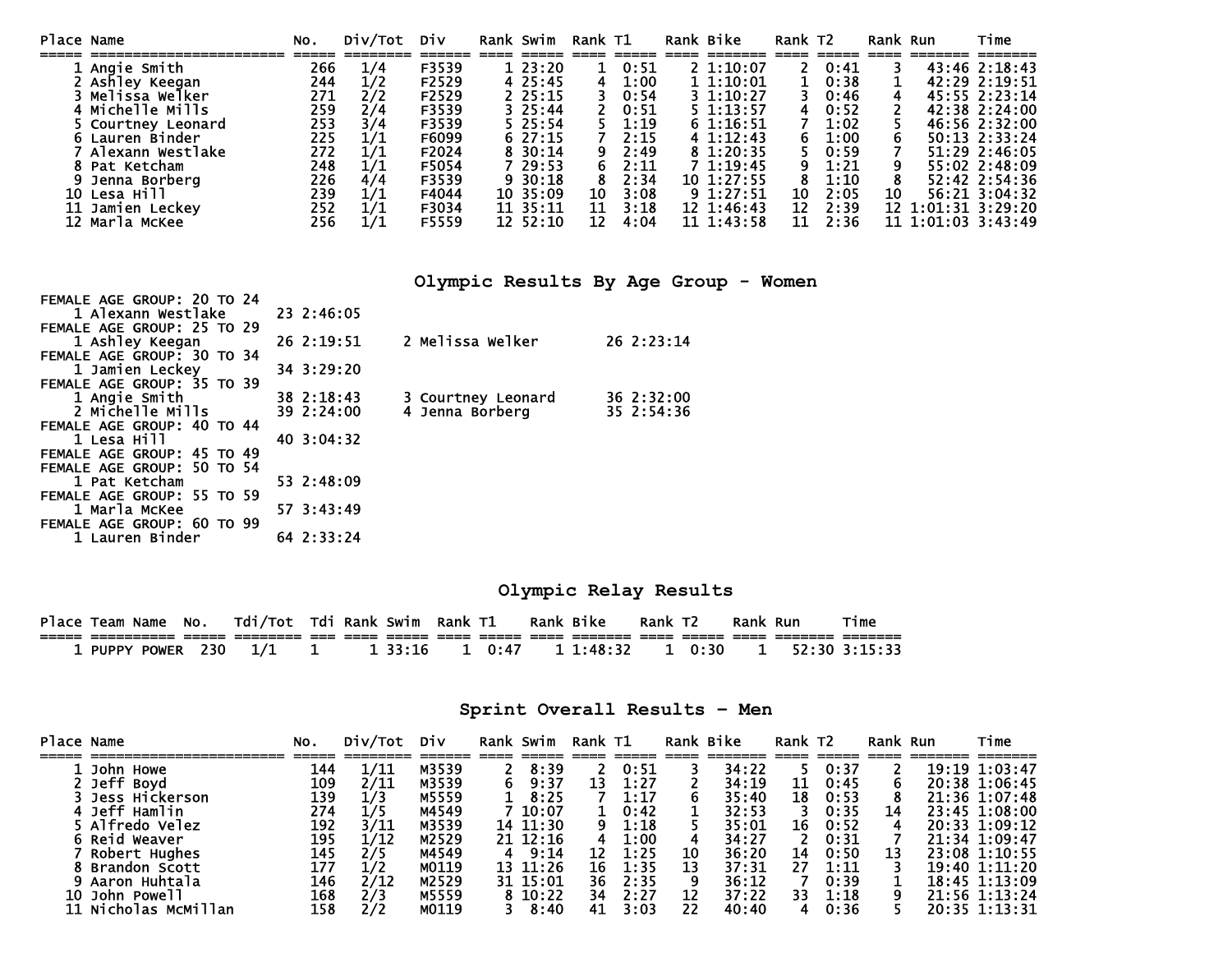| 12<br>Bo Camero        | 112 | 1/5   | M3034 | 20<br>12:15 |    | 0:52 | 11             | 37:15   | 19 | 0:54 | 17 | 24:03 1:15:16 |
|------------------------|-----|-------|-------|-------------|----|------|----------------|---------|----|------|----|---------------|
| 13 Tige Harmon         | 135 | 4/11  | M3539 | 12 11:23    | 6  | 1:11 | $\overline{7}$ | 35:48   | 32 | 1:15 | 34 | 27:45 1:17:20 |
| 14 Brett Bousquet      | 108 | 1/2   | M2024 | 17 11:57    | 8  | 1:17 | 27             | 41:20   | 6  | 0:38 | 10 | 22:26 1:17:36 |
| 15 David Greenwood     | 131 | 1/2   | M5054 | 36 16:30    | 5  | 1:03 | 8              | 35:59   | 25 | 1:09 | 12 | 23:04 1:17:44 |
| 16 Simon Bee           | 104 | 3/12  | M2529 | 19 12:14    | 21 | 1:51 | 14             | 37:58   | 15 | 0:50 | 28 | 26:14 1:19:05 |
| 17<br>Brian Hilsabeck  | 240 | 3/5   | M4549 | 10:56<br>9  | 11 | 1:23 | 17             | 38:58   | 17 | 0:53 | 32 | 27:06 1:19:14 |
| 18 John Barry          | 102 | 3/3   | M5559 | 26 13:24    | 38 | 2:50 | 19             | 39:46   | 29 | 1:13 | 11 | 22:42 1:19:53 |
| 19<br>Roderick Martin  | 154 | 5/11  | M3539 | 18 12:00    | 29 | 2:14 | 20             | 40:08   | 34 | 1:18 | 18 | 24:33 1:20:11 |
| 20<br>Justin Hersh     | 137 | 4/12  | M2529 | 22 12:30    | 10 | 1:21 | 28             | 41:20   | 1  | 0:31 | 19 | 24:47 1:20:27 |
| 21<br>Parker Verhaeghe | 193 | 5/12  | M2529 | 12:36<br>23 | 19 | 1:46 | 23             | 40:52   | 12 | 0:48 | 20 | 24:47 1:20:48 |
| 22.<br>Michael Eustis  | 125 | 2/2   | M5054 | 30<br>14:54 | 37 | 2:44 | 15             | 38:11   | 8  | 0:44 | 21 | 24:50 1:21:22 |
| 23.<br>Brian Gulka     | 133 | 6/11  | M3539 | 16 11:38    | 14 | 1:30 | 26             | 41:16   | 24 | 1:02 | 25 | 26:07 1:21:31 |
|                        | 174 |       |       | 27 13:43    | 18 | 1:46 | 16             | 38:39   | 38 | 1:29 | 23 | 26:02 1:21:36 |
| 24 Josh Sandall        |     | 7/11  | M3539 |             |    |      |                |         |    |      |    |               |
| 25 Nathan Ross         | 173 | 6/12  | M2529 | 24 12:37    | 26 | 2:10 | 21             | 40:27   | -9 | 0:44 | 30 | 26:32 1:22:28 |
| 26 Kevin Gienger       | 129 | 8/11  | M3539 | 29 14:48    | 25 | 2:08 | 18             | 39:06   | 31 | 1:14 | 26 | 26:09 1:23:23 |
| 27<br>Ivan Wolthuis    | 198 | 9/11  | M3539 | 11:34<br>15 | 35 | 2:28 | 32             | 43:19   | 41 | 1:38 | 22 | 25:47 1:24:44 |
| 28 Andy Chuinard       | 115 | 7/12  | M2529 | 10 11:06    | 15 | 1:34 | 33             | 43:20   | 30 | 1:14 | 33 | 27:35 1:24:47 |
| 29 Jim Ivelich         | 148 | 4/5   | M4549 | 9:31<br>5.  | 30 | 2:15 | 35             | 44:44   | 21 | 0:56 | 35 | 27:51 1:25:15 |
| 30<br>Ryan Orozco      | 166 | 8/12  | M2529 | 33 15:42    | 20 | 1:47 | 25             | 41:15   | 37 | 1:27 | 24 | 26:02 1:26:11 |
| 31 Daniel Caton        | 114 | 2/2   | M2024 | 35 15:56    | 32 | 2:26 | 31             | 43:11   | 28 | 1:11 | 16 | 23:59 1:26:41 |
| 32 Ross Proctor        | 277 | 5/5   | M4549 | 28 14:47    | 24 | 2:08 | 30             | 43:03   | 36 | 1:25 | 31 | 26:57 1:28:18 |
| 33 David Terrazas      | 185 | 9/12  | M2529 | 19:15<br>39 | 33 | 2:27 | 29             | 42:48   | 22 | 1:01 | 15 | 23:58 1:29:27 |
| 34 Kirk Rose           | 172 | 1/2   | M6099 | 11<br>11:16 | 23 | 1:55 | 40             | 49:50   | 20 | 0:56 | 29 | 26:16 1:30:11 |
| 35.<br>John Eaton      | 121 | 10/12 | M2529 | 34 15:54    | 28 | 2:14 | 24             | 40:53   | 39 | 1:29 | 40 | 30:42 1:31:09 |
| 36 MacIej Skierkowski  | 179 | 11/12 | M2529 | 25 12:43    | 39 | 2:51 | 38             | 45:40   | 35 | 1:23 | 41 | 30:53 1:33:27 |
| 37 Zack Phan           | 167 | 2/5   | M3034 | 32 15:34    | 43 | 6:20 | 36             | 44:58   | 23 | 1:01 | 36 | 28:59 1:36:49 |
| 38 Tyler Sitmann       | 178 | 3/5   | M3034 | 37 17:31    | 22 | 1:55 | 37             | 45:22   | 44 | 2:06 | 37 | 30:05 1:36:56 |
| 39 Chris Engel         | 124 | 10/11 | M3539 | 40 19:39    | 17 | 1:43 | 34             | 43:25   | 42 | 1:38 | 42 | 33:06 1:39:29 |
| 40 Dano Toristoja      | 188 | 11/11 | M3539 | 38<br>18:53 | 42 | 4:02 | 42             | 51:44   | 26 | 1:10 | 27 | 26:11 1:41:58 |
| 41 Seth Davenport      | 119 | 12/12 | M2529 | 44 22:42    | 31 | 2:22 | 39             | 49:06   | 13 | 0:49 | 38 | 30:24 1:45:21 |
| 42 Scott Davenport     | 118 | 4/5   | M3034 | 43 21:46    | 27 | 2:12 | 41             | 50:13   | 10 | 0:44 | 39 | 30:30 1:45:24 |
| 43 Gary Hill           | 140 | 1/1   | M4044 | 41 20:46    | 40 | 2:51 | 43             | 53:58   | 43 | 1:57 | 43 | 40:09 1:59:39 |
| 44 Carl Watson         | 194 | 5/5   | M3034 |             |    |      | 44             | 54:06   | 40 | 1:36 | 44 | 40:49 2:00:13 |
| 45 Riley King          | 152 | 2/2   | M6099 | 42 21:03    | 44 | 7:26 | 45             | 1:04:38 | 45 | 3:17 | 45 | 43:15 2:19:36 |
|                        |     |       |       |             |    |      |                |         |    |      |    |               |
|                        |     |       |       |             |    |      |                |         |    |      |    |               |

**Sprint Results By Age Group – Men** 

| MALE AGE GROUP: 01 TO 19 |            |                                                                                         |            |
|--------------------------|------------|-----------------------------------------------------------------------------------------|------------|
| 1 Brandon Scott          | 19 1:11:20 | 2 Nicholas McMillan                                                                     | 15 1:13:31 |
| MALE AGE GROUP: 20 TO 24 |            |                                                                                         |            |
| 1 Brett Bousquet         | 24 1:17:36 | 2 Daniel Caton                                                                          | 24 1:26:41 |
| MALE AGE GROUP: 25 TO 29 |            |                                                                                         |            |
| 1 Reid Weaver            | 29 1:09:47 | <b>7 Andy Chuinard</b>                                                                  | 26 1:24:47 |
| 2 Aaron Huhtala          | 28 1:13:09 | 8 Ryan Orozco                                                                           | 26 1:26:11 |
| 3 Simon Bee              | 28 1:19:05 | 9 David Terrazas                                                                        | 27 1:29:27 |
| 4 Justin Hersh           | 29 1:20:27 | 10 John Eaton                                                                           | 29 1:31:09 |
| 5 Parker Verhaeghe       | 25 1:20:48 | 11 MacIej Skierkowski                                                                   | 28 1:33:27 |
| 6 Nathan Ross            | 27 1:22:28 | 12 Seth Davenport                                                                       | 28 1:45:21 |
| MALE AGE GROUP: 30 TO 34 |            |                                                                                         |            |
| 1 Bo Camero              | 30 1:15:16 | 4 Scott Davenport                                                                       | 30 1:45:24 |
| 2 Zack Phan              | 31 1:36:49 | 5 Carl Watson                                                                           | 30 2:00:13 |
| 3 Tyler Sitmann          | 31 1:36:56 |                                                                                         |            |
| MALE AGE GROUP: 35 TO 39 |            |                                                                                         |            |
| 1 John Howe              | 37 1:03:47 | 7 Josh Sandall                                                                          | 35 1:21:36 |
| 2 Jeff Boyd              | 38 1:06:45 | 8 Kevin Gienger                                                                         | 37 1:23:23 |
| <b>3 Alfredo Velez</b>   | 35 1:09:12 |                                                                                         |            |
| 4 Tige Harmon            | 39 1:17:20 |                                                                                         |            |
| 5 Roderick Martin        | 38 1:20:11 | 9 Ivan Wolthuis 39 1:24:44<br>10 Chris Engel 37 1:39:29<br>11 Dano Toristoja 35 1:41:58 |            |
| 6 Brian Gulka            | 39 1:21:31 |                                                                                         |            |
| MALE AGE GROUP: 40 TO 44 |            |                                                                                         |            |
| 1 Gary Hill              | 42 1:59:39 |                                                                                         |            |
| MALE AGE GROUP: 45 TO 49 |            |                                                                                         |            |
| 1 Jeff Hamlin            | 46 1:08:00 | 4 Jim Ivelich                                                                           | 49 1:25:15 |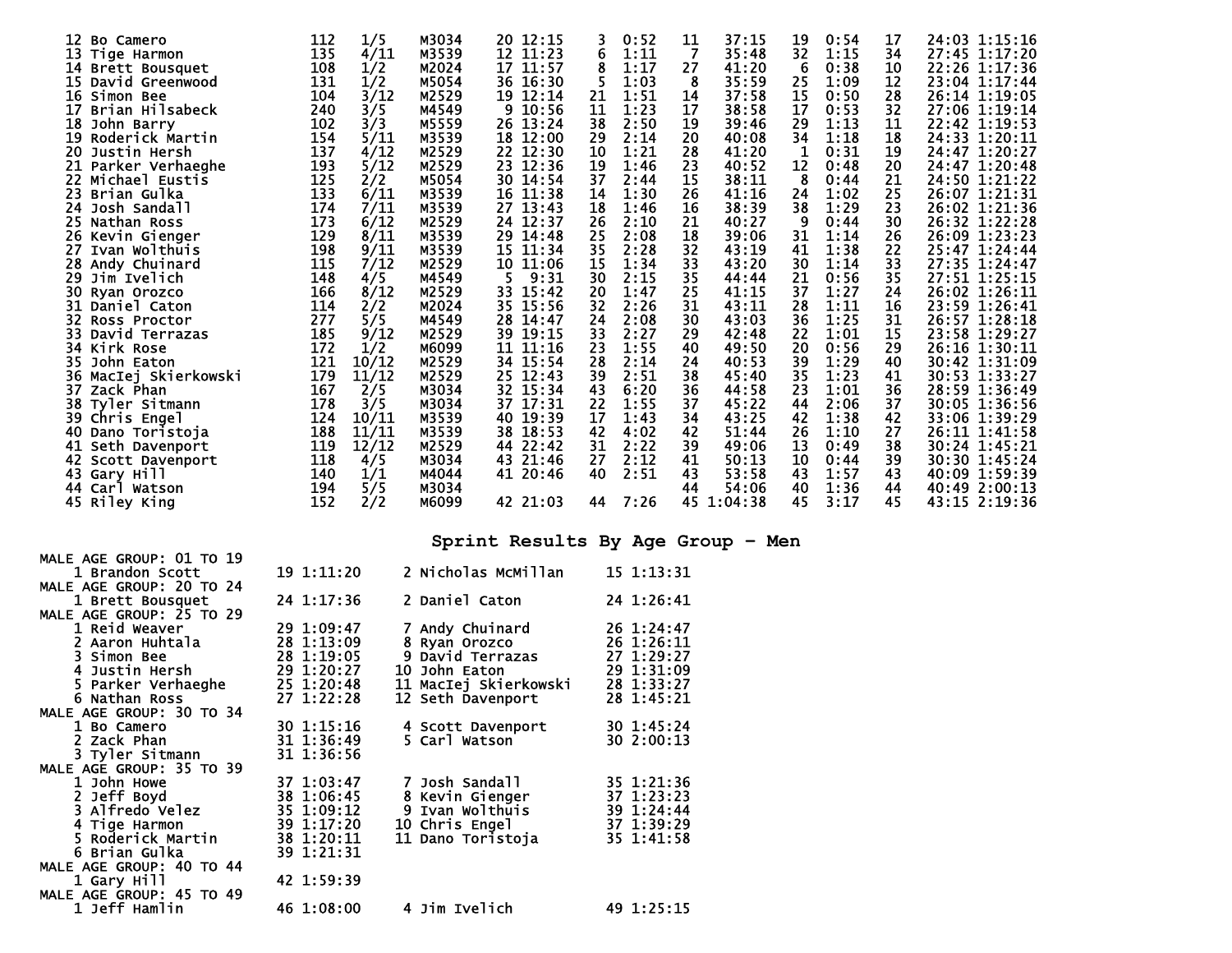| 2 Robert Hughes<br>3 Brian Hilsabeck                                      | 48 1:10:55<br>48 1:19:14 | 5 Ross Proctor   | 48 1:28:18 |
|---------------------------------------------------------------------------|--------------------------|------------------|------------|
| MALE AGE GROUP: 50 TO 54<br>1 David Greenwood<br>MALE AGE GROUP: 55 TO 59 | 52 1:17:44               | 2 Michael Eustis | 53 1:21:22 |
| 1 Jess Hickerson<br>2 John Powell                                         | 58 1:07:48<br>55 1:13:24 | 3 John Barry     | 59 1:19:53 |
| MALE AGE GROUP: 60 TO 99<br>1 Kirk Rose                                   | 64 1:30:11               | 2 Riley King     | 66 2:19:36 |

#### **Sprint Overall Results – Women**

| <b>Place Name</b> | ----------------------               | NO.<br>===== | Div/Tot<br><b>Experience</b> | Div<br>======  | ==== | Rank Swim<br>=====   | Rank T1                 | =====        | $=$ $=$ $=$ $=$ | Rank Bike<br>======= | Rank T2<br>$====$    | $\qquad \qquad \overline{\qquad \qquad }=$ | Rank Run<br>$====$ | ======== ======= | Time                           |
|-------------------|--------------------------------------|--------------|------------------------------|----------------|------|----------------------|-------------------------|--------------|-----------------|----------------------|----------------------|--------------------------------------------|--------------------|------------------|--------------------------------|
|                   | Kambria Schumacher                   | 176          | 1/2                          | F2024          |      | 5 10:58              | 3                       | 1:02         | 3               | 36:51                | 9                    | 0:46                                       | 1                  |                  | 19:23 1:08:58                  |
| 2                 | Michele Gladieux                     | 130          | 1/8                          | F4044          |      | 20 12:41             | 8                       | 1:38         | $\overline{2}$  | 36:44                | 31                   | 1:15                                       | 3                  |                  | 22:57 1:15:12                  |
|                   | Suzanne Middleton                    | 160          | 2/8                          | F4044          |      | 25 13:43             | 1                       | 0:47         | 1               | 36:35                | 34                   | 1:17                                       | 4                  |                  | 23:08 1:15:28                  |
|                   | 4 Lindsey Mordoff                    | 163          | 1/6                          | F2529          |      | 12 11:53             | 12                      | 1:48         | 4               | 39:39                | 33                   | 1:16                                       | 2                  |                  | 21:52 1:16:27                  |
|                   | Vanessa McDonald                     | 155          | 3/8                          | F4044          | 2    | 9:59                 | 31                      | 2:29         | 5               | 40:10                | 5                    | 0:39                                       | 7                  |                  | 23:56 1:17:10                  |
| 6                 | Emmie Yeiter                         | 200          | 2/2                          | F2024          |      | 18 12:25             | 20                      | 2:19         | 8               | 41:39                | 3                    | 0:38                                       | 9                  |                  | 25:01 1:22:00                  |
|                   | Abby Willms                          | 197          | 1/9                          | F3034          |      | 11 11:52             | 21                      | 2:19         | 6               | 40:48                | 22                   | 1:01                                       | 23                 |                  | 27:23 1:23:21                  |
|                   | Beth Casper                          | 113          | 1/10                         | F3539          |      | 10 11:45             | $\overline{\mathbf{2}}$ | 0:57         | 16              | 42:51                | 16                   | 0:57                                       | 21                 |                  | 27:15 1:23:43                  |
| 9                 | Marya Slowinski                      | 180          | 1/3                          | F4549          |      | 14 12:05             | 33                      | 2:34         | 26              | 44:33                | 10                   | 0:48                                       | -6                 |                  | 23:54 1:23:52                  |
|                   | 10 Rebecca Wolthuis                  | 199          | 2/10                         | F3539          | 9    | 11:44                | 30                      | 2:29         | 13              | 42:21                | -2                   | 0:38                                       | 18                 |                  | 27:05 1:24:14                  |
| 11                | Julia Stong                          | 182          | 1/3                          | F0119          | 1    | 9:16                 | 26                      | 2:23         | 29              | 45:22                | 23                   | 1:04                                       | 19                 |                  | 27:10 1:25:12                  |
| 12                | Kelly Guenther                       | 132<br>127   | 4/8                          | F4044<br>F2529 | 4    | 10:50                | 25<br>27                | 2:22<br>2:25 | 36<br>23        | 47:28<br>44:04       | 14<br>$\overline{7}$ | 0:54                                       | -5                 |                  | 23:41 1:25:14<br>26:54 1:25:43 |
| 13                | Megan Foucht                         | 175          | 2/6                          | F3034          | 8    | 11:42                |                         |              |                 |                      |                      | 0:40<br>1:17                               | 16                 |                  |                                |
|                   | 14 Vivian Schoung                    | 101          | 2/9                          | F4549          |      | 16 12:15<br>24 13:37 | 41<br>13                | 3:02<br>1:49 | 21<br>15        | 43:48<br>42:39       | 35<br>37             | 1:18                                       | 11<br>24           |                  | 25:41 1:26:01                  |
|                   | 15 Harue Baba<br>16 Kristen Williams | 196          | 2/3<br>3/9                   | F3034          |      | 27 13:47             | 18                      | 2:11         | 12              | 42:08                | 17                   | 0:57                                       | 27                 |                  | 27:26 1:26:47<br>28:22 1:27:23 |
| 17                |                                      | 171          | 3/6                          | F2529          | 7    | 11:15                | 17                      | 2:10         | 14              | 42:38                | 46                   | 2:17                                       | 30                 |                  | 29:37 1:27:54                  |
|                   | Cieara Rogers<br>18 Denise Brody     | 111          | 5/8                          | F4044          |      | 28 13:51             | 15                      | 2:03         | 22              | 43:51                | 42                   | 1:53                                       | 13                 |                  | 26:45 1:28:20                  |
|                   | <b>19 Laurel Fooks</b>               | 126          | 3/10                         | F3539          |      | 22 12:45             | 6                       | 1:30         | 9               | 41:53                | 13                   | 0:51                                       | 37                 |                  | 31:31 1:28:28                  |
| 20.               | Melanie Jones                        | 149          | 4/10                         | F3539          |      | 23 13:35             | 39                      | 2:58         | 33              | 47:00                | 1                    | 0:31                                       | -8                 |                  | 24:28 1:28:30                  |
| 21                | Amy Howard                           | 143          | 4/9                          | F3034          |      | 30 14:17             | 10                      | 1:46         | 11              | 42:07                | 27                   | 1:13                                       | 28                 |                  | 29:11 1:28:31                  |
| 22                | <b>Bonnie Ell</b>                    | 123          | 5/9                          | F3034          |      | 38 15:14             | 42                      | 3:14         | 10              | 42:07                | 29                   | 1:14                                       | 14                 |                  | 26:45 1:28:32                  |
| 23.               | Stacy Toristoja                      | 190          | 6/9                          | F3034          |      | 32 14:47             | 19                      | 2:18         | 28              | 45:19                | 19                   | 0:58                                       | 10                 |                  | 25:20 1:28:39                  |
| 24                | Paula Hunt                           | 147          | 3/3                          | F4549          | 40   | 16:11                | $\overline{7}$          | 1:36         | 18              | 43:21                | 18                   | 0:58                                       | 22                 |                  | 27:20 1:29:23                  |
|                   | 25 Sara Stanford                     | 181          | 4/6                          | F2529          |      | 35 14:50             | 24                      | 2:22         | 24              | 44:05                | 38                   | 1:19                                       | 20                 |                  | 27:10 1:29:45                  |
| 26                | Carole Montarou                      | 161          | 5/10                         | F3539          | 39.  | 15:16                | -5                      | 1:29         | 17              | 43:16                | 26                   | 1:11                                       | 29                 |                  | 29:30 1:30:39                  |
| 27                | Jocelyn Beck                         | 103          | 6/10                         | F3539          | 36   | 14:54                | 14                      | 1:51         | 30              | 45:35                | 15                   | 0:56                                       | 25                 |                  | 27:29 1:30:43                  |
| 28                | Chris Hiaasen                        | 138          | 1/4                          | F5054          |      | 15 12:10             | 4                       | 1:10         | 31              | 45:39                | 24                   | 1:07                                       | 33                 |                  | 30:55 1:30:58                  |
| 29.               | Caressa Gullikson                    | 134          | 6/8                          | F4044          |      | 43 17:44             | 34                      | 2:42         | 25              | 44:21                | 41                   | 1:39                                       | 12                 |                  | 26:28 1:32:52                  |
| 30                | Suzie Harvey                         | 136          | 7/9                          | F3034          | 33.  | 14:47                | 9                       | 1:40         | 20              | 43:44                | 40                   | 1:31                                       | 34                 |                  | $31:14$ 1:32:54                |
|                   | 31 Sarah Kehl                        | 150          | 7/10                         | F3539          |      | 13 11:59             | 22                      | 2:21         | 42              | 51:27                | 6                    | 0:40                                       | 17                 |                  | 27:00 1:33:25                  |
| 32                | Jill Andrews                         | 100          | 7/8                          | F4044          | 34   | 14:48                | 29                      | 2:28         | -7              | 41:10                | 30                   | 1:14                                       | 42                 |                  | 34:42 1:34:22                  |
|                   | 33 Kristyn Crouse                    | 117          | 5/6                          | F2529          |      | 19 12:36             | 37                      | 2:45         | 27              | 45:11                | 25                   | 1:07                                       | 40                 |                  | 33:29 1:35:06                  |
| 34.               | Natalie McMillan                     | 157          | 8/8                          | F4044          | 6.   | 11:02                | 43                      | 3:15         | 34              | 47:16                | 45                   | 2:16                                       | 38                 |                  | 31:50 1:35:37                  |
| 35.               | Abby Turtura                         | 191          | 8/9                          | F3034          |      | 26 13:43             | 46                      | 5:09         | 19              | 43:26                | 44                   | 2:11                                       | 35                 |                  | 31:17 1:35:45                  |
| 36.               | Magnolia Blackwood                   | 106          | 6/6                          | F2529          |      | 42 17:01             | 16                      | 2:03         | 37              | 49:10                | 4                    | 0:39                                       | 15                 |                  | 26:54 1:35:46                  |
| 37                | Tavia Thornton                       | 186          | 2/4                          | F5054          |      | 29 14:03             | 44                      | 3:18         | 35              | 47:20                | 36                   | 1:17                                       | 36                 |                  | 31:18 1:37:15                  |
|                   | 38 Heather Holdermann                | 141          | 8/10                         | F3539          |      | 37 15:07             | 36                      | 2:43         | 32              | 46:24                | 28                   | 1:14                                       | 39                 |                  | 32:17 1:37:43                  |
| 39.               | Rebecca Eastwood                     | 120          | 3/4                          | F5054          |      | 41 16:46             | 28                      | 2:26         | 38              | 49:43                | 11                   | 0:50                                       | 31                 |                  | 30:28 1:40:11                  |
|                   | 40 Kathy Eckert-Mason                | 122          | 4/4                          | F5054          |      | 17 12:16             | 23                      | 2:22         | 39              | 49:45                | 43                   | 1:57                                       | 41                 |                  | 33:54 1:40:11                  |
| 41                | Stefanie McMillan                    | 159          | 2/3                          | F0119          | 3.   | 10:02                | 40                      | 3:01         | 41              | 51:26                | 20                   | 0:58                                       | 45                 |                  | 35:33 1:40:58                  |
|                   | 42 Bonnie Kemph                      | 151          | 9/9                          | F3034          |      | 21 12:42             | 35                      | 2:43         | 40              | 50:03                | 39                   | 1:27                                       | 44                 |                  | 35:23 1:42:15                  |
| 43                | Angela Bernard                       | 105          | 3/3                          | F0119          |      | 45 18:58             | 11                      | 1:46         | 43              | 58:21                | 12                   | 0:51                                       | 32                 |                  | 30:51 1:50:45                  |
|                   | 44 Mary Pyle                         | 169          | 1/1                          | F5559          |      | 46 22:10             | 45                      | 4:12         | 44              | 58:53                | 21                   | 1:00                                       | 43                 |                  | 35:22 2:01:35                  |
|                   | 45 Irene Toristoja                   | 189          | 9/10                         | F3539          |      | 44 18:58             | 38                      | 2:52         |                 | 45 1:01:20           | 32                   | 1:16                                       | 46                 |                  | 39:47 2:04:11                  |
|                   | 46 Nikki Frum                        | 128          | 10/10                        | F3539          |      | 31 14:24             | 32                      | 2:30         |                 | 46 2:02:09           | 8                    | 0:43                                       | 26                 |                  | 27:43 2:47:27                  |